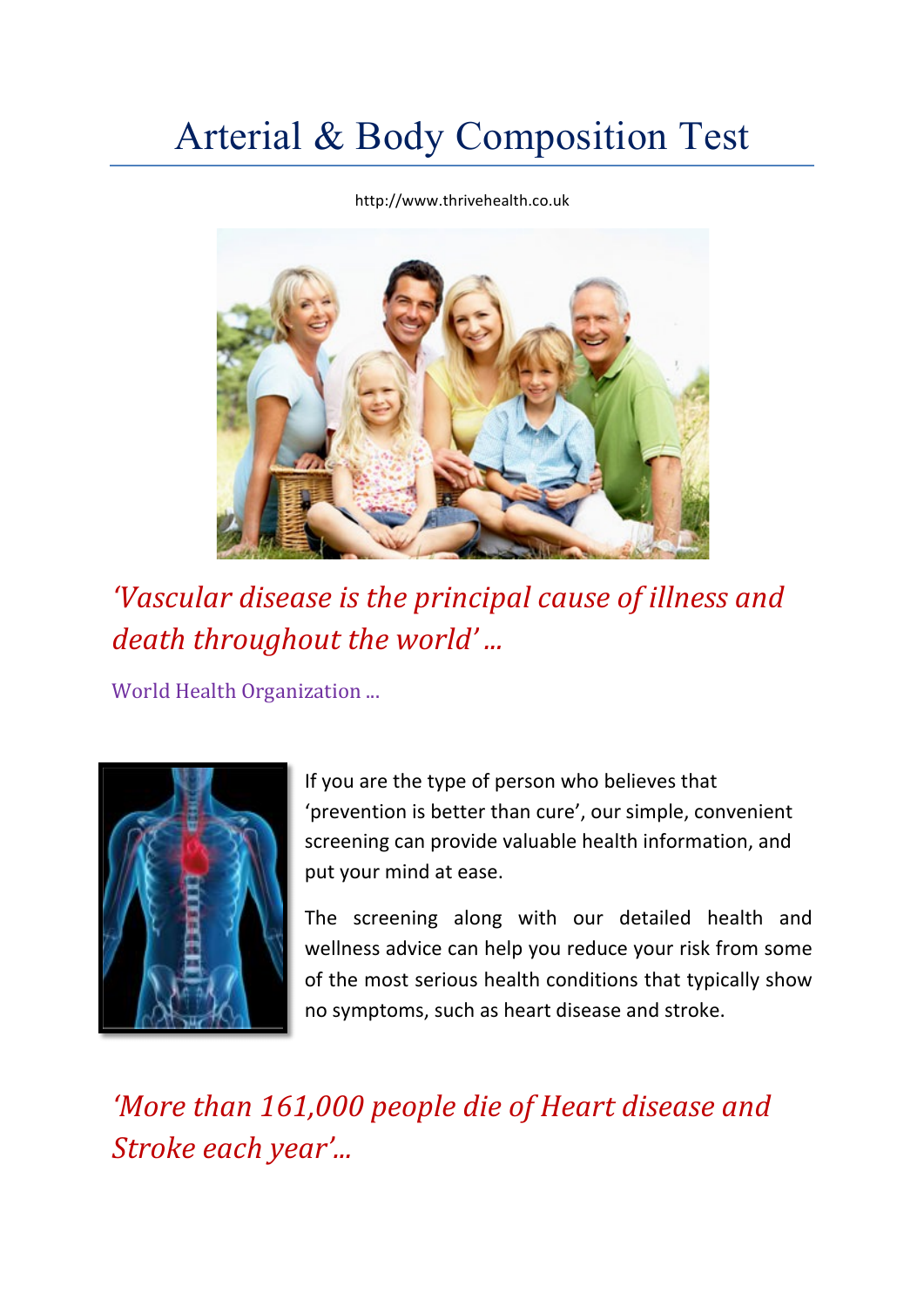#### British Heart Foundation ..

### Importance of Testing



#### The Monitor

The testing equipment is a Class II medical device, which has been approved by the FDA (Food and Drug Administration).

The Arterial Test is a simple, safe, inexpensive and precise method of assessing vascular stiffness.

Other tests can involve more invasive procedures, be harder to organize and not always easy to interpret.

#### Prevention is better than cure

Modern day lifestyles, with high stress, poor diet and a lack of exercise are risk factors which contribute to the increasingly common diseases of hypertension, heart disease, stroke, obesity and diabetes which go on to affect arterial health.

Arterial stiffening can generally begin in your 20's, however the more prominent symptoms do not appear till your 40's.

Frequent testing can alert you to changes in your body and together with dietary and lifestyle recommendations can halt the progression of the disease process.

Furthermore, all the results are printed in a report, with easy to understand language, enabling you to take control of your health.

*'As many as* 5 million people in the UK are walking *around undiagnosed'...*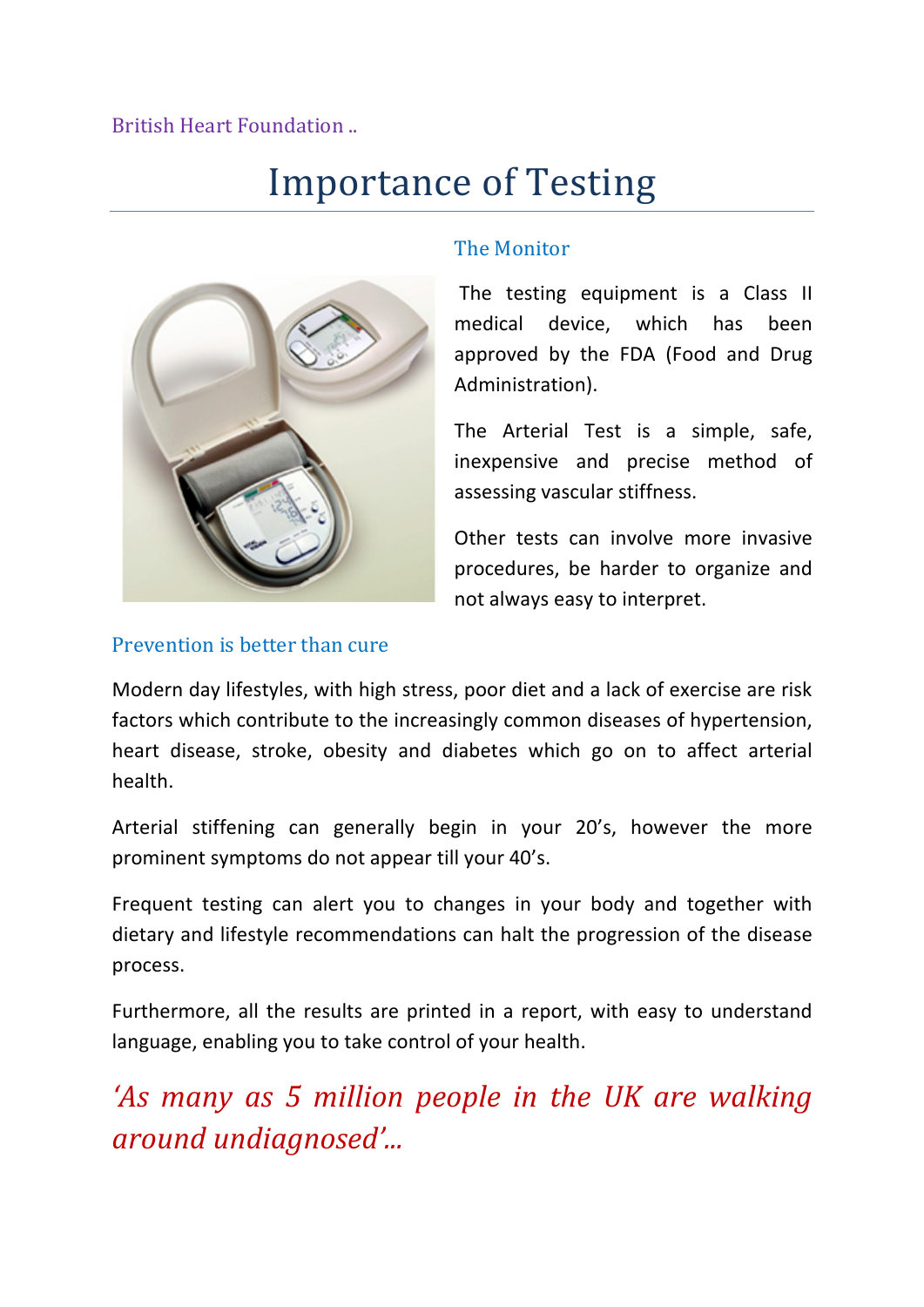### British Heart Foundation ...

## Technical Information

### Pulse Wave Technology

The equipment works by monitoring and quantifying the degree of arterial stiffness ('S Value') from variations in 'Pulse Wave' amplitude obtained whilst measuring blood pressure.



- 1 to 3 bars appear when normal cardiovascular health is indicated.
- 4 to 6 bars appear where mild to moderate arterial stiffness is suspected, as in old age, obesity, diabetes, and high stress.
- 7 to 8 bars appear when the disposition of the artery differs from that of a normal one.

### Progression of Arteriosclerosis

Arterial hardening begins when the normally soft side of the arterial wall suffers a breach.

The area thickens with collagen, and as a result a change occurs in the mechanical laws of the arterial walls.

### *'Prevention is better than cure'...*

Desiderius Erasmus ...





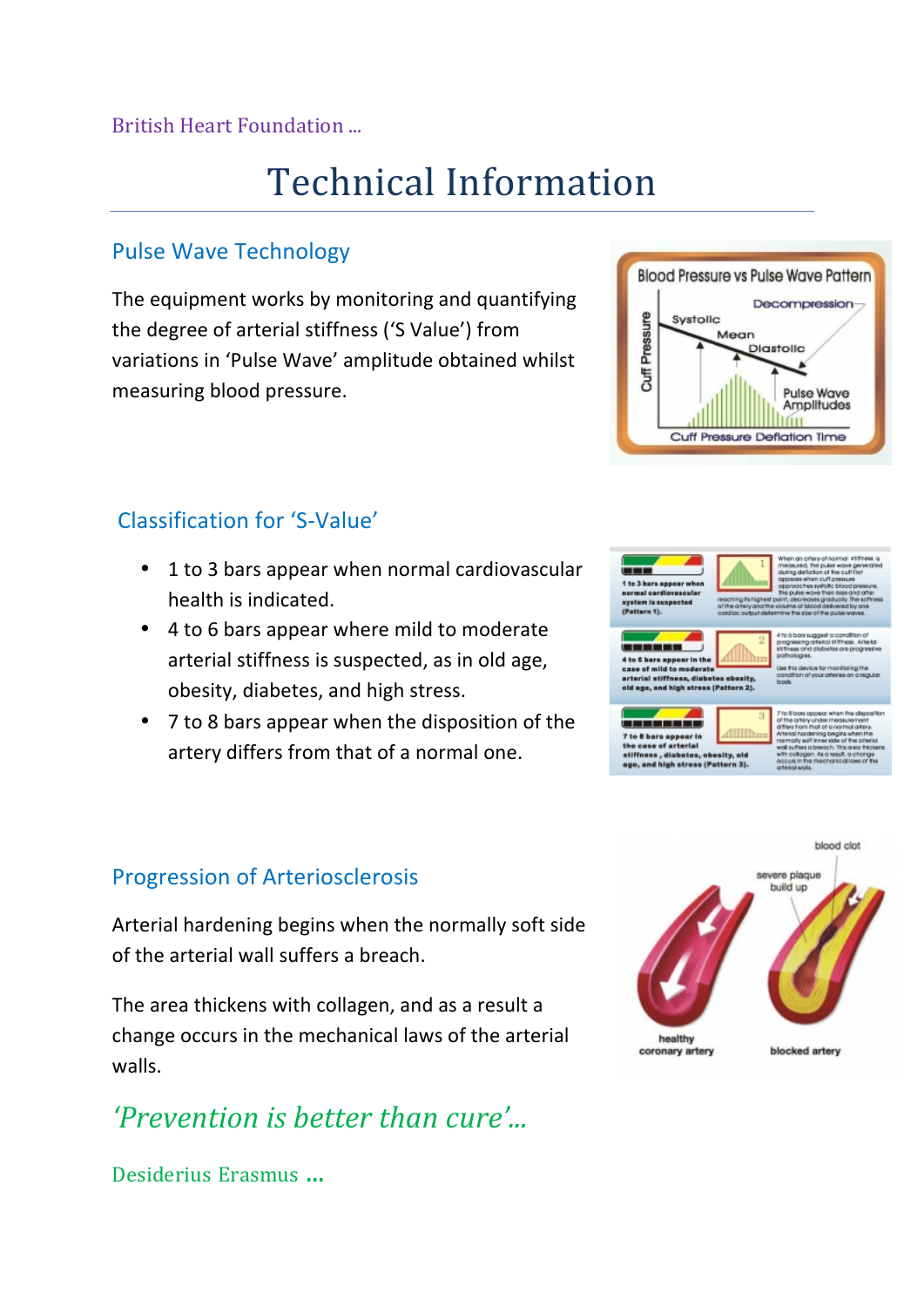# Body Composition Testing

To complement the Arterial Health Test we can also provide a Body Composition Analysis which gives further valuable information and includes the following:

- Body Mass Index ... is a measure for human body shape based on an individual's mass and height ...
- Body Fat % ... is measured in relation to total weight, and healthy body fat ranges are advised ...
- Body Water % ... hydration is very important for internal health as well as for clear skin and complexion ...
- Muscle Mass ... helps strengthen connective tissues which in turn increase bone density ... muscle burns three times more calories than fat
- Bone Mineral Mass ... gives an indication of bone density and can help determine where further investigation may be required ...
- Visceral Fat Indicator ... visceral fat accumulates around the organs and is a key player in a variety of health problems ...
- Basal Metabolic Rate ... is the amount of energy used when the body is at rest ...
- Biological Age ... chronological age is what age we are according to our documents, biological age is what age our body organs and tissues



*'To keep the body in good health is a duty'... Buddha*